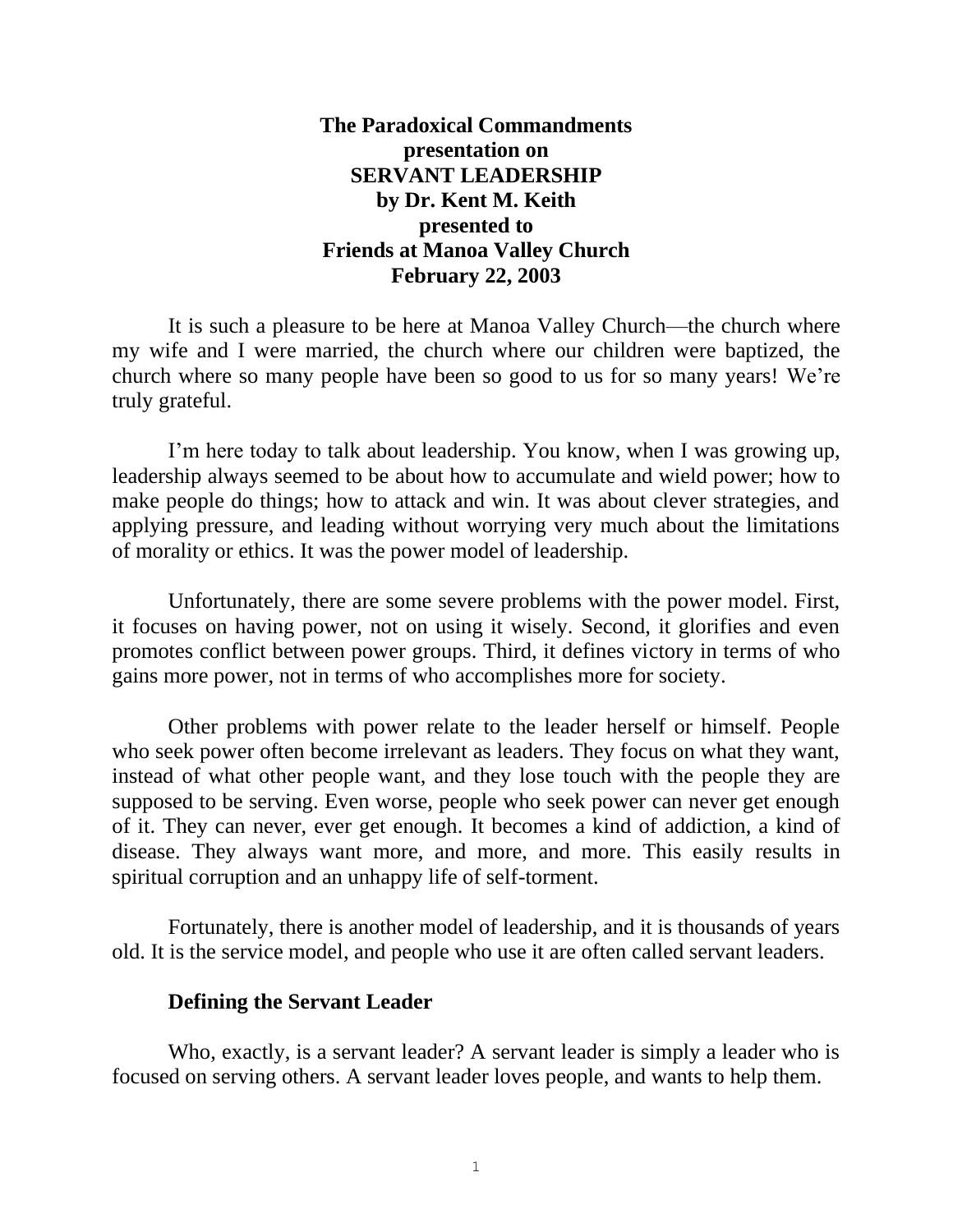The servant leader does not ask, "How can I get power? How can I make people do things?" The servant leader asks, "What do people need? How can I help them to get it? What does my organization need to do? How can I help my organization to do it?" Thus, rather than embarking on a quest for personal power, the servant leader embarks on a quest to identify and meet the needs of others. That's the mission of a servant leader: To identify and meet the needs of others.

There are big differences between the power model and the service model of leadership. One way to contrast a power-oriented leader and a service-oriented leader is this: Power-oriented leaders want to *make* people do things. Servant leaders want to *help* people do things. That's why servant leaders are usually facilitators, coordinators, healers, partners, and coalition-builders.

There is another big difference between the power model and the service model. The power model assumes a hierarchy, a pyramid with the president or prime minister at the top, and then vice presidents, on down to the bottom. The power model assumes that only a few people have power—those at the top of the hierarchy. The service model assumes no hierarchy. It assumes that *anybody* in a family, organization, or community can be of service. *Anybody* can identify and meet the needs of others. *Anybody* can be a servant leader.

Servant leaders can be many different types of leader, depending on their personalities and the specific circumstances. The servant leader surveys the needs of a group and looks for what is missing. Is there a gap, a missing link, a blockage of some kind that is preventing the group from achieving its goals? The servant leader asks: What type of leadership, what kind of service, will provide the missing link or fill the gap or remove the blockage, so that action will be possible for this group? The missing link or gap or blockage will not always be the same, so the servant leader does not always perform the same role or service in each case.

We live in a real world. We know that power abhors a vacuum. Somebody is going to exercise power, and it makes a difference who that somebody is. Certainly, a servant leader can accumulate and exercise power. A servant leader can even become angry and enter the fray to do battle. What is important is that the servant leader accumulates power or becomes angry *on behalf of others*. A servant leader acts in response to the way *others* are treated, not in response to the way he or she is treated.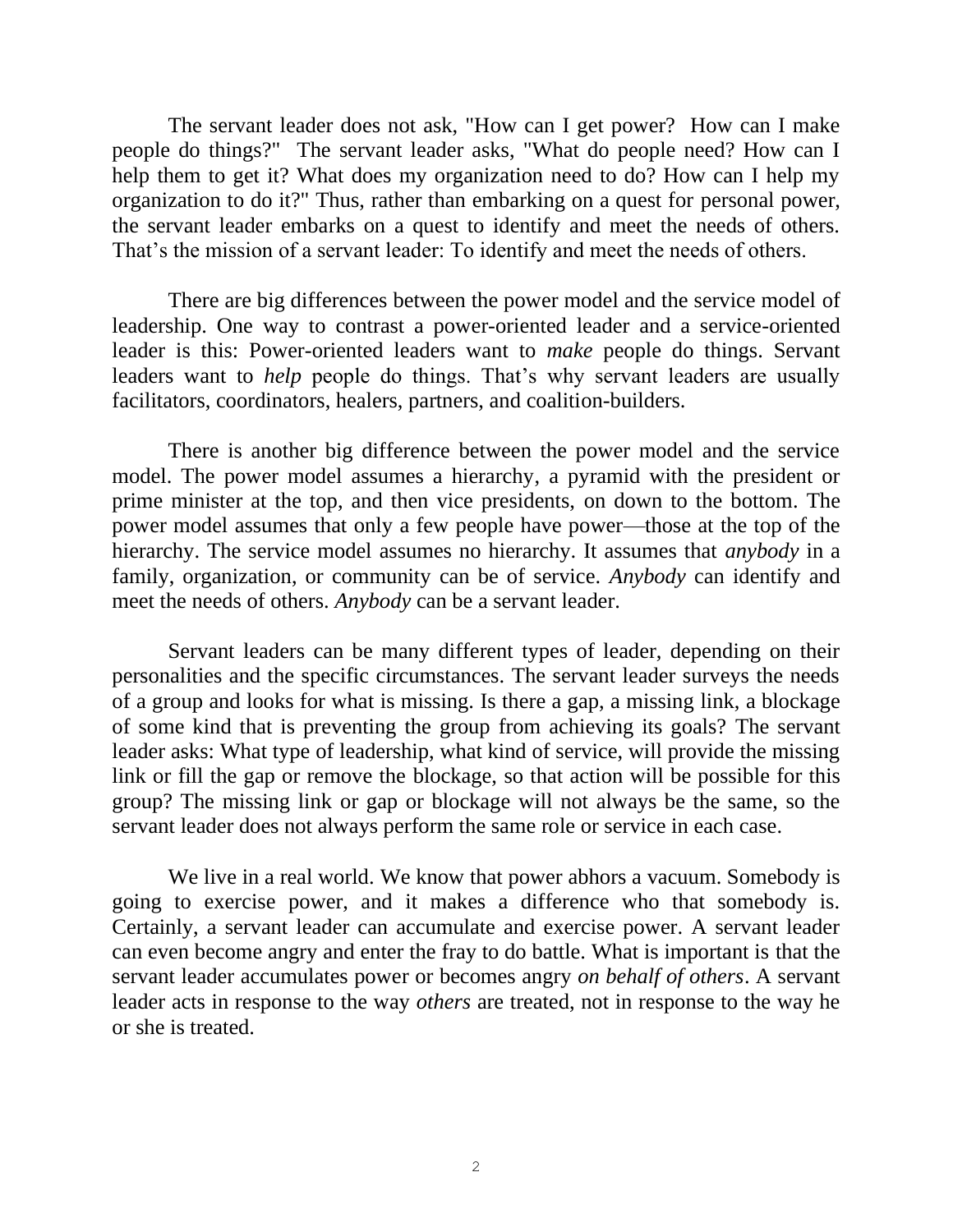### **Christian and Taoist Texts**

Servant leadership is not a new idea. It can be found in the Gospels, in Mark and Matthew. In the *Book of Matthew*, chapter 20, verses 25-28, Jesus gathered his disciples together and said this:

You know that the rulers of the Gentiles lord it over them, and their high officials exercise authority over them. Not so with you. Instead, whoever wants to become great among you must be your servant…

Jesus went on to say that He came to serve, not to be served.

In this passage, Jesus very clearly distinguished between leadership characterized by power and authority, and leadership characterized by service. He made it clear that for his followers, leadership should be characterized by service. That is what he taught, and that is what he demonstrated during his own ministry. He fed the hungry, he healed the sick, and he reached out to the outcast.

The concept of servant leadership can also be found in Taoism. The Tao Te Ching consists of ancient writings attributed to Lao-Tzu, a sage who lived in China about 500 B. C. He is known as the founder of Taoism. In one passage, Lao-Tzu describes a leader who is so effective that he is almost invisible. When the great deeds are done, the people say: "We did this of our free will. We did this ourselves."

The modern servant leadership movement in America was launched by Robert Greenleaf in the 1970s. Greenleaf distinguished between leaders who are "leader first," and those who are a "servant first." Those who are a servant first, are servant leaders. Greenleaf said:

The leader-first and the servant-first are two extreme types… The difference manifests itself in the care taken by the servant-first to make sure that other people's highest priority needs are being served. The best test, and difficult to administer is: Do those served grow as persons? Do they, *while being served*, become healthier, wiser, freer, more autonomous, more likely themselves to become servants?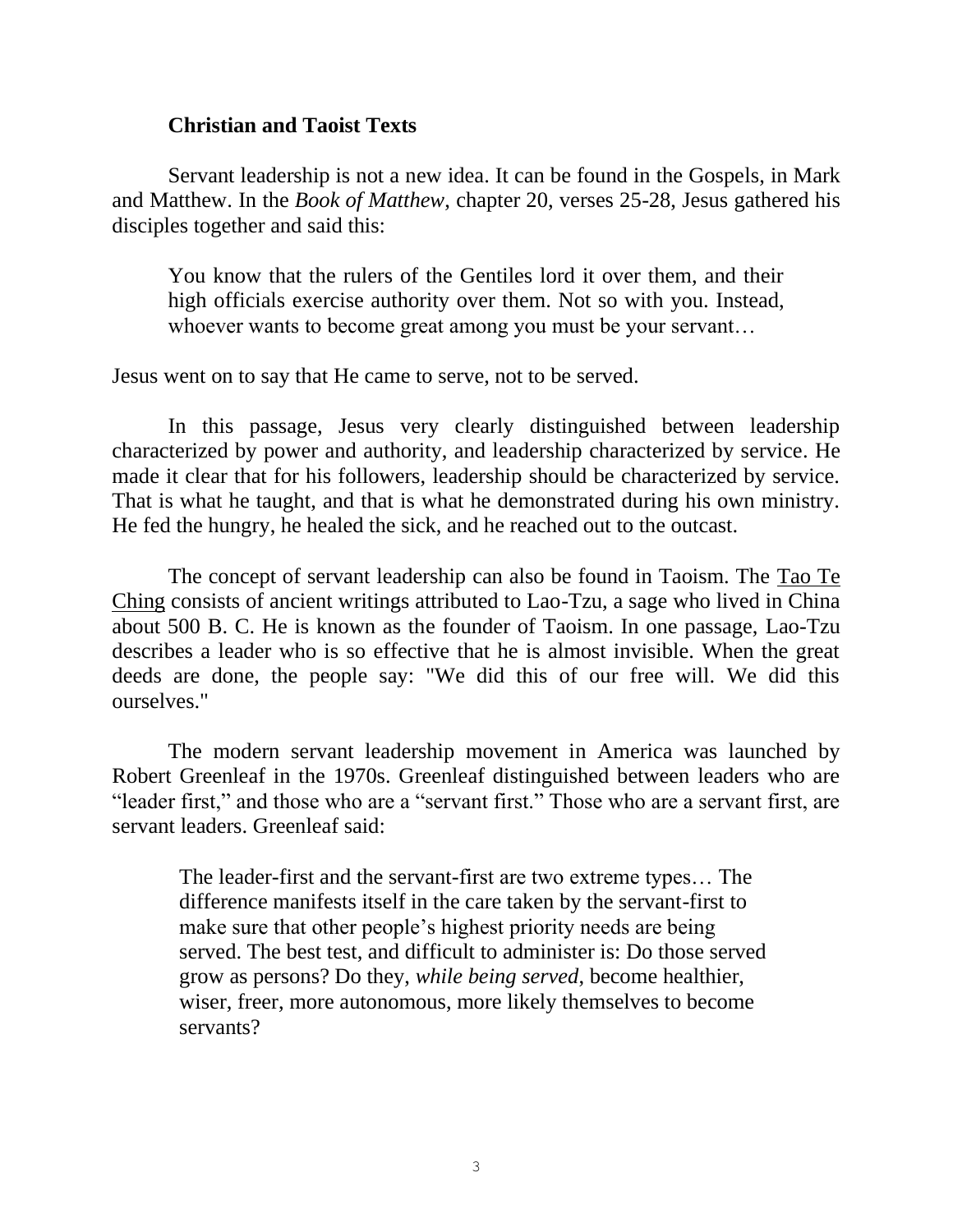#### **Examples of Servant Leaders**

When you become aware of the idea of servant leadership, you start to notice servant leaders everywhere. I am sure there are thousands of examples of servant leadership in history, literature, the movies, and daily life today. I think of historical figures like Washington and Lincoln, Father Damien, Harriet Tubman, Clara Barton, Albert Schweitzer, Gandhi, Martin Luther King, Jr. and Mother Teresa. While there are a lot of famous servant leaders, my guess is that most servant leaders have *not* been known outside the group or community they have served. Like Lao Tzu's servant leader, they have been so effective they have been almost invisible.

An especially good example of servant leadership in literature is *Watership Down* by Richard Adams. This is a wonderful fable about a group of rabbits who set out to find a new home. Hazel-rah, who becomes the Chief Rabbit, is not the biggest rabbit in the group, nor the cleverest, nor the most clairvoyant. But he becomes the leader for a number of reasons. He is willing to listen, often asking for advice from others. He knows the different strengths of the other rabbits, and draws out those strengths for the good of the group. He is able to identify the needs of the group, and make decisions and take action in a way that unites the rabbits in seeking to achieve their common goals. And he is willing to pitch in, and take personal risks on behalf of the group. Hazel-rah is a servant leader in a participatory community. The rabbits face hard times, and are severely tested, but they work together as a team, and they succeed in finding a new home.

One of the many powerful movies made by Kurosawa Akira is *Ikiru*, the story of Kanji Watanabe, a Japanese government bureaucrat who discovers that he is dying of cancer and has only six months to live. After wandering around the city feeling sorry for himself, he decides to make a difference before he dies. He sets out to establish a playground for a neighborhood whose children have no place to play. The mothers of the neighborhood have been referred from government agency to government agency, each bureaucrat passing the buck to the other, nobody willing to take responsibility and help them. Watanabe, a branch chief in the Citizen's Section, takes up their cause. While enduring great physical pain, he patiently and courageously confronts each obstacle until he gets the playground built. He dies late one night, sitting in one of the swings in the playground, singing softly, at peace with himself. At last his life meant something. He had helped somebody. He had become a servant leader, and he had made a difference.

I am impressed with historical servant leaders like Florence Nightingale, an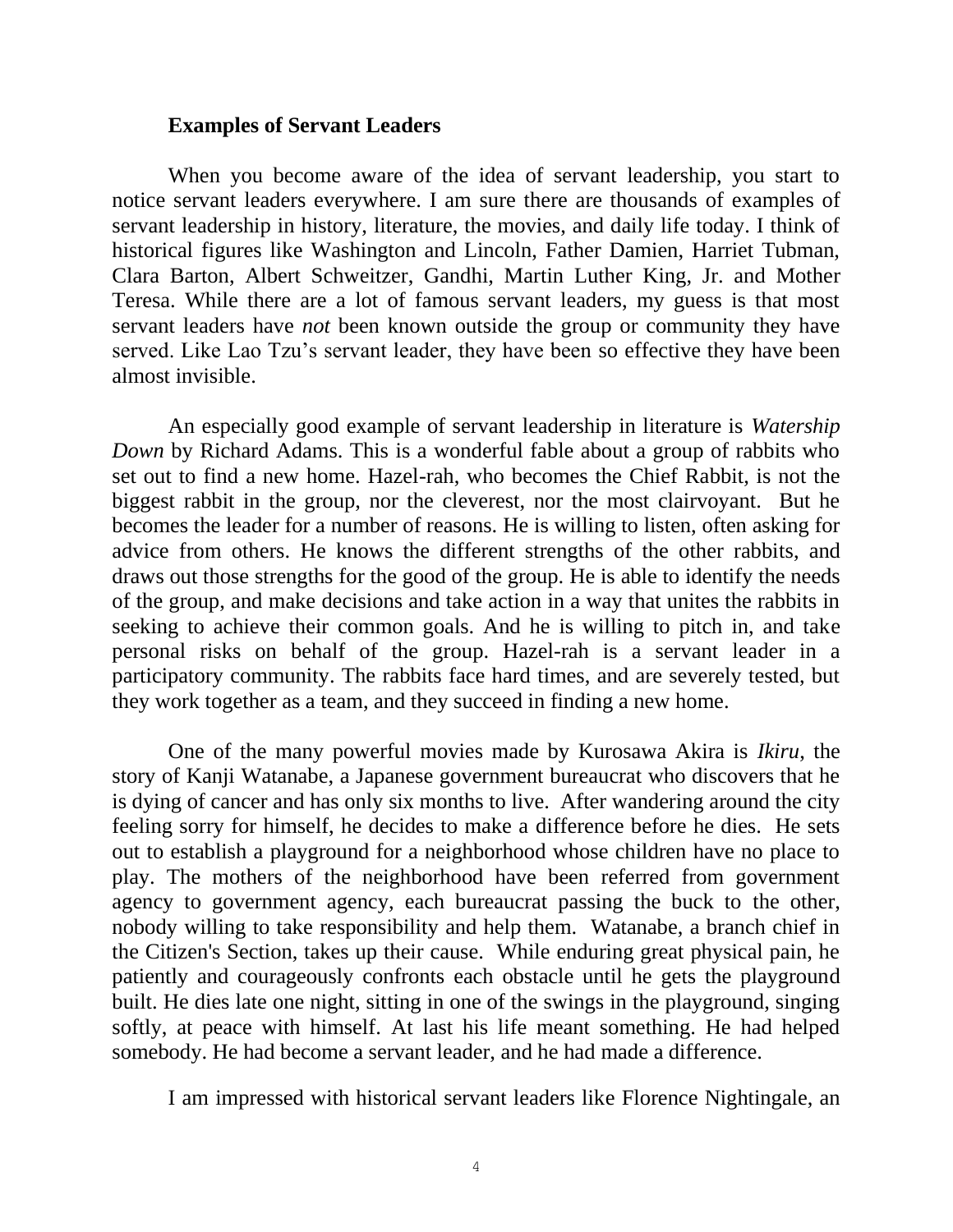English woman who lived from 1820 to 1910. Born into a wealthy family, her parents were horrified at her interest in nursing, because nurses in those days had a very poor image. But Florence pursued her interest, gaining experience in Germany and assuming the management of a small hospital in London in 1853. When the Crimean War broke out the next year, she was asked by the British government to take a group of nurses to Russian Crimea. She arrived with 38 nurses, and found 5,000 wounded and sick men in bare buildings with no equipment. Often working 20 hours per day, she got the hospitals equipped and made them sanitary, dramatically improving the treatment of the soldiers. After the war she published a huge book on army hospitals, and then opened a training school for nurses. Florence Nightingale is often considered the founder of modern nursing. She was a servant leader who saved thousands of lives.

### **Focus and Motivation**

Servant leaders can be political leaders, business leaders, non-profit leaders, coaches, friends, or neighbors. Servant leaders do most of the things that other leaders do— they provide a vision, they motivate, they manage, they communicate, and so forth. What sets servant leaders apart from other leaders is that they are focused on others, not just themselves, and they are motivated to make life better for others, not just for themselves. This difference in focus and motivation is what really distinguishes servant leaders, regardless of their titles, roles, or positions.

The difference in focus and motivation shows itself in the questions that people ask themselves when they make decisions in their daily life and work. For example, a power-oriented individual may make decisions after asking: Will this make me look good? Will this enhance my power? Will this give me the visibility I want? Will this be an incredibly effective way to get ahead of my chief rival? Will this improve my relationship with my boss? Will this position me better for my promotion?

A service-oriented individual will make decisions after asking a different set of questions. For example, a servant leader may ask: Whose needs will this meet? Are there greater needs that should be addressed before this one? In meeting this need, who will suffer negative impacts? How can we mitigate those negative impacts? What decision would be most consistent with the values and goals of my organization?

The questions that are asked by people in the power model are different from the questions that people ask when they are in the service model. Different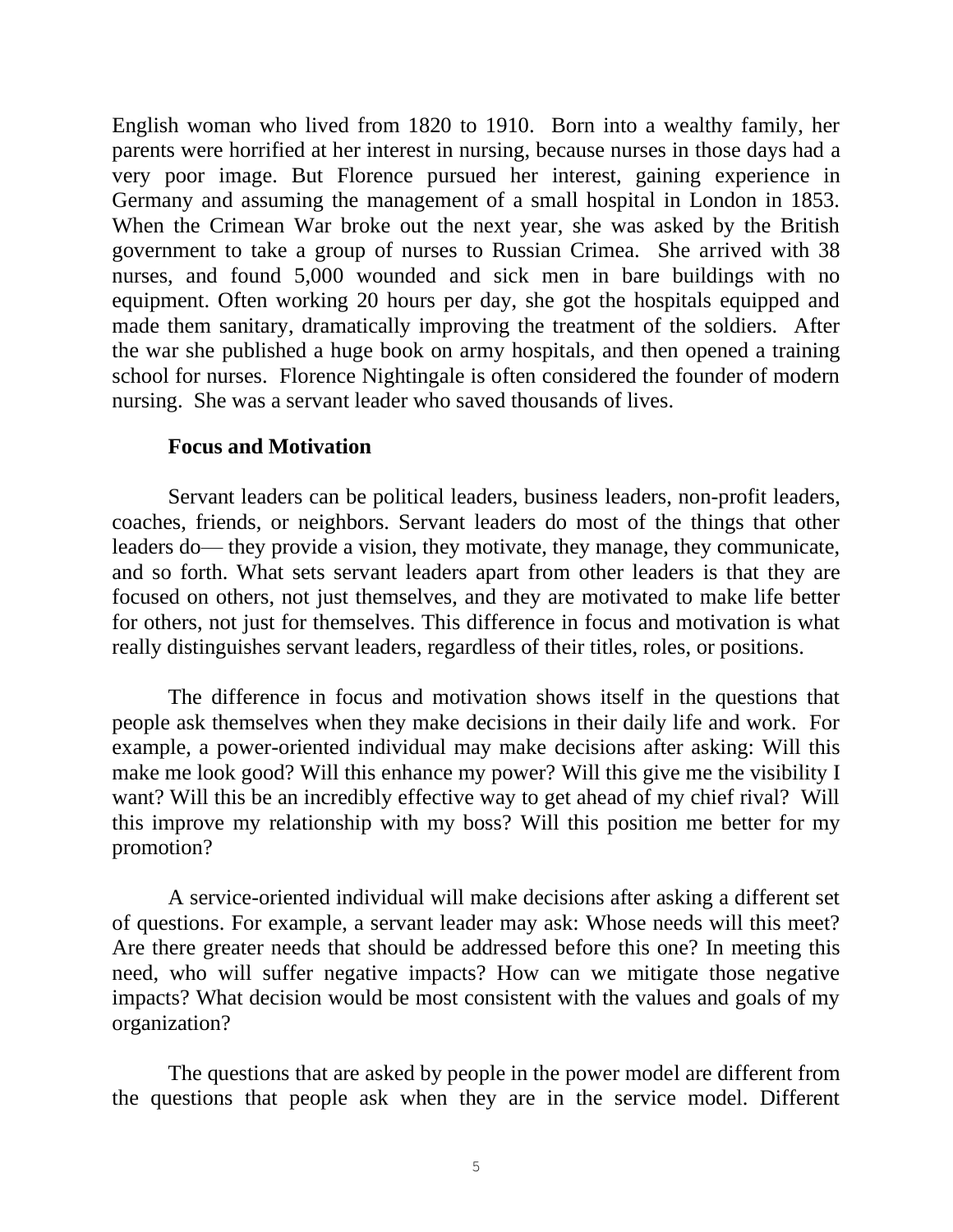questions lead to different answers, different decisions, and different results.

# **The Three Options**

Now— why would anybody want to *be* a servant leader? I think that the decision to be a servant leader follows from a basic moral decision and a discovery about where to find the most meaning in life. Let's start with the basic moral decision.

When you understand that people have many needs, you have only three basic options:

- (1) do nothing, and ignore the needs of others— which is an option I consider a moral failure; or
- (2) take advantage of people's weaknesses, cynically exploit their needs, and seek personal gain at their expense— which is an option I consider an even worse moral failure; or
- (3) do the right thing and help people— try to meet people's needs.

The third option is the only moral one. It is still the right option, even if you fail to achieve what you hope to achieve. Servant leaders make the moral decision to stay with the third option— to do the right thing and try to meet people's needs, no matter how difficult it may be.

If you try to do what is right and good and true, and feel that you have failed, you may be tempted to shift to the cynical option of exploiting others or the indifferent option of doing nothing. But there is no justification for falling into the two *immoral* options, just because things are not going the way you had hoped, or people don't appreciate what you have done, or people even criticize you for the good you are trying to do.

Each of us likes to be appreciated. That's normal. But it is hard to be a servant leader if you crave applause. Focusing on applause means that you are focused on yourself, not others. You should focus instead on the meaning and satisfaction that you receive when you help others. That is something that nobody can take away from you. The meaning and satisfaction are yours, whether anybody else applauds or not.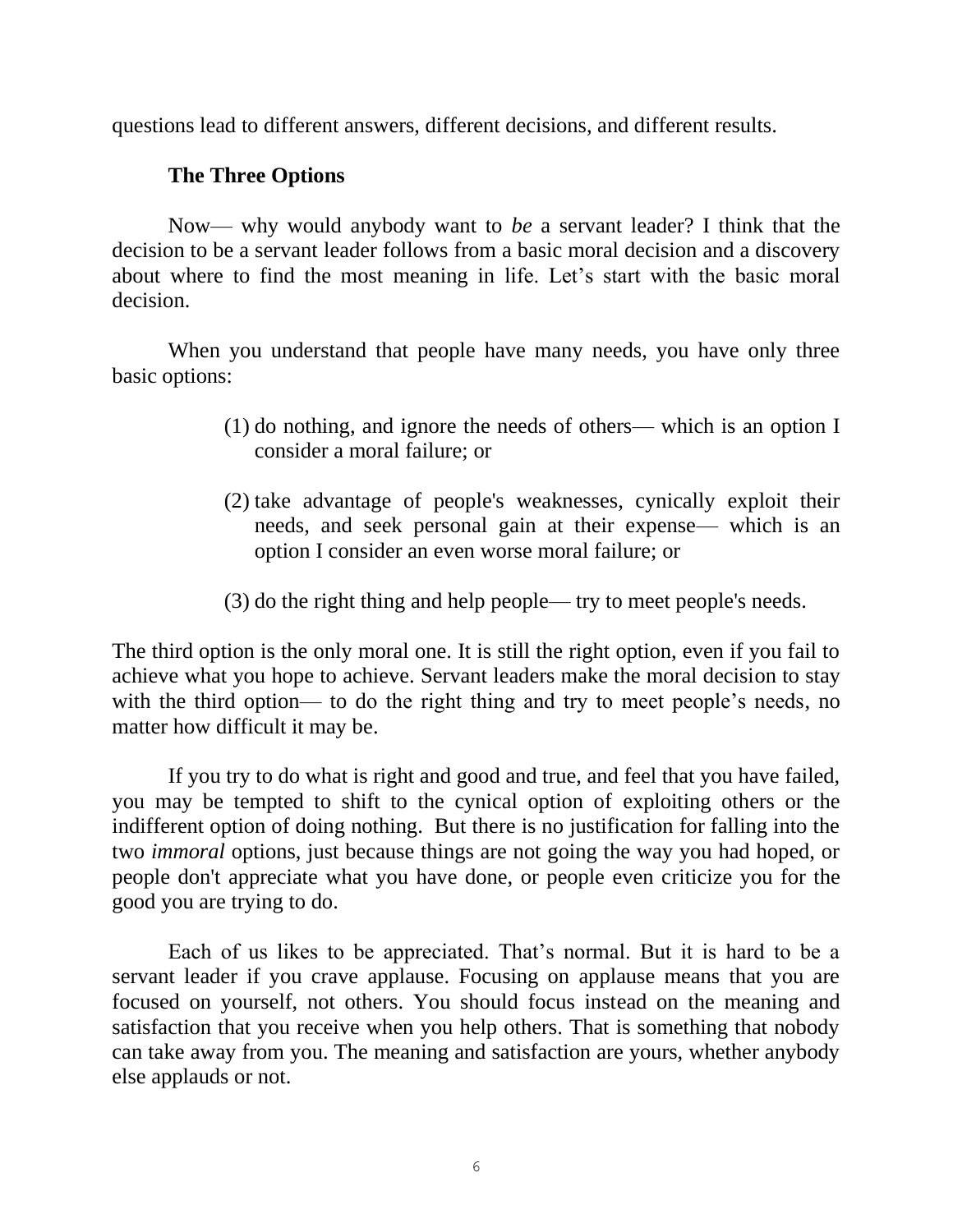### **The Paradoxical Commandments**

I was fortunate to learn this early in life. One of the pivotal experiences of my life occurred as I walked to the stadium for the student awards ceremony at Roosevelt High School my senior year. It occurred to me that I was so happy about what I had done that year, and felt so good about what I had learned, and whom I had helped, that I didn't need any awards. *I had already been rewarded*. I already had the sense of meaning and satisfaction that came from doing a good job. That realization was a major breakthrough for me. I felt liberated. I felt an immense inner peace.

Two years later, in 1968, at the height of the student unrest on American college campuses, I urged high school student leaders to learn how to work through the system to get things done. I challenged them with what I called "The Paradoxical Commandments of Leadership." This is what I wrote:

1. People are illogical, unreasonable, and self-centered. Love them anyway.

2. If you do good, people will accuse you of selfish ulterior motives. Do good anyway.

3. If you are successful, you win false friends and true enemies. Succeed anyway.

4. The good you do today will be forgotten tomorrow. Do good anyway.

5. Honesty and frankness make you vulnerable. Be honest and frank anyway.

6. The biggest men and women with the biggest ideas can be shot down by the smallest men and women with the smallest minds. Think big anyway.

7. People favor underdogs but follow only top dogs. Fight for a few underdogs anyway.

8. What you spend years building may be destroyed overnight. Build anyway.

9. People really need help but may attack you if you do help them. Help people anyway.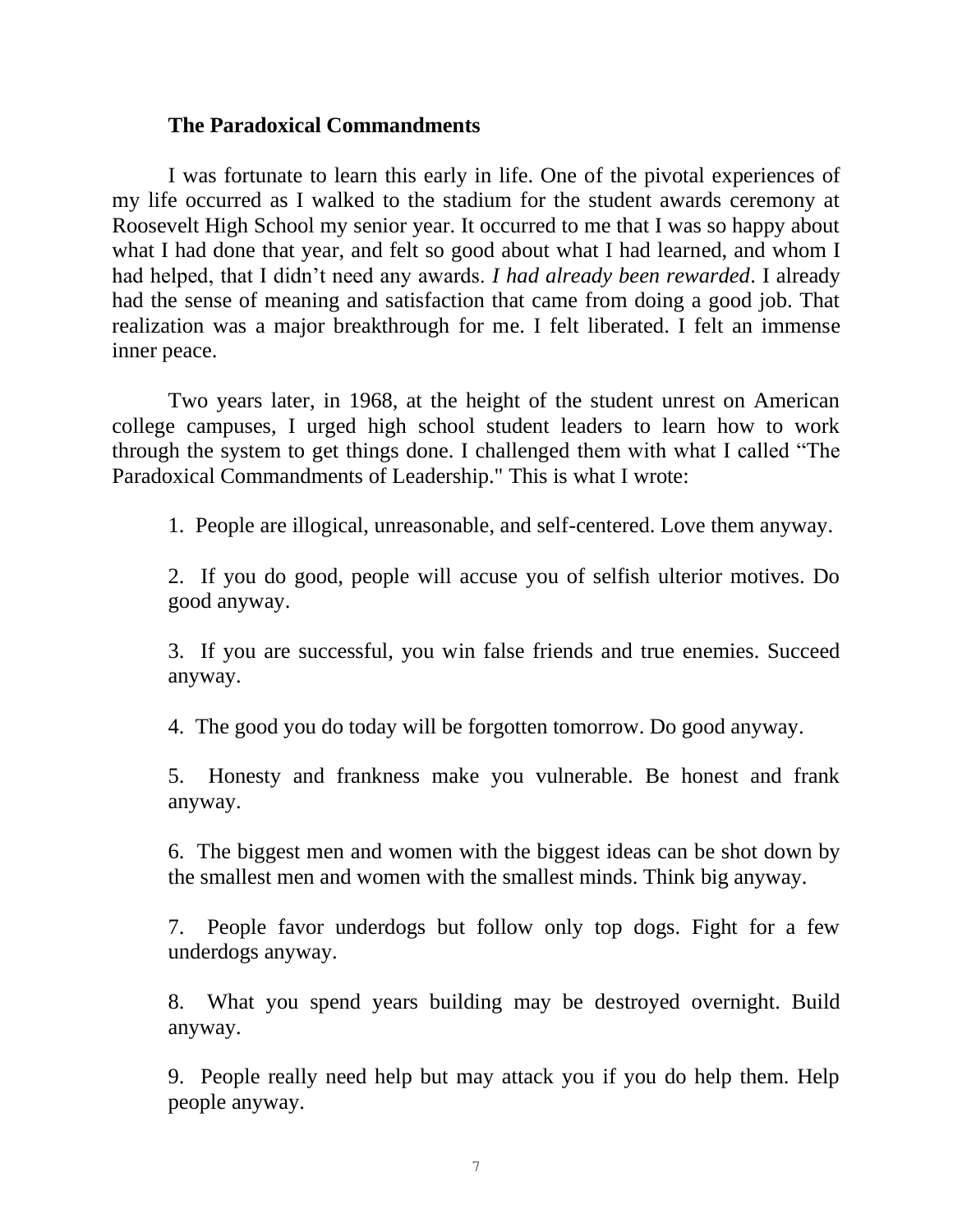10. Give the world the best you have and you'll get kicked in the teeth. Give the world the best you have anyway.

The Paradoxical Commandments are guidelines for finding personal meaning in the face of adversity. That's why the first phrase in each commandment is about adversity, or difficulty, or disappointment. People are illogical, unreasonable, and self-centered. The good you do today will be forgotten tomorrow. People really need help, but may attack you if you do help them.

Each statement about adversity is followed by a positive commandment: Love people anyway. Do good anyway. Help people anyway.

The paradox in each case is that even when the world out there is going badly, we can still find personal meaning and deep happiness. We can find happiness by facing the worst in the world with the best in ourselves. It's about how we respond to the world's challenges.

The fact is that, as individuals, we don't control the external world. We don't control the economy, and the rate of population growth. We don't control the weather, or natural disasters like fires and floods. We don't control when terrorists may strike or wars may break out. We don't control which companies will acquire which companies, and which jobs will be downsized and which jobs will open up. We can work hard, and prepare, and seize opportunities— and we should— but there are lots of things in our external world we just don't control.

What we do control is our inner lives. We get to decide who we are going to be, and how we are going to live. We can live our most cherished values, and we can stay close to our families and friends, and we can do what is right and good and true-- no matter what. *No matter what.* The good news is that this is where people find the most personal meaning. The even better news is that personal meaning is a key to being deeply happy.

When I refer to deep happiness, I mean the kind of happiness the touches your spirit, and connects with your soul. Some people call it self-actualization. Others would call it self-fulfillment, or being centered. For people of faith, it is part of finding God's will for their lives. Whatever it is called, personal meaning is the key. And finding personal meaning is something that we can always do—it's about the part of life that we do control, our inner lives.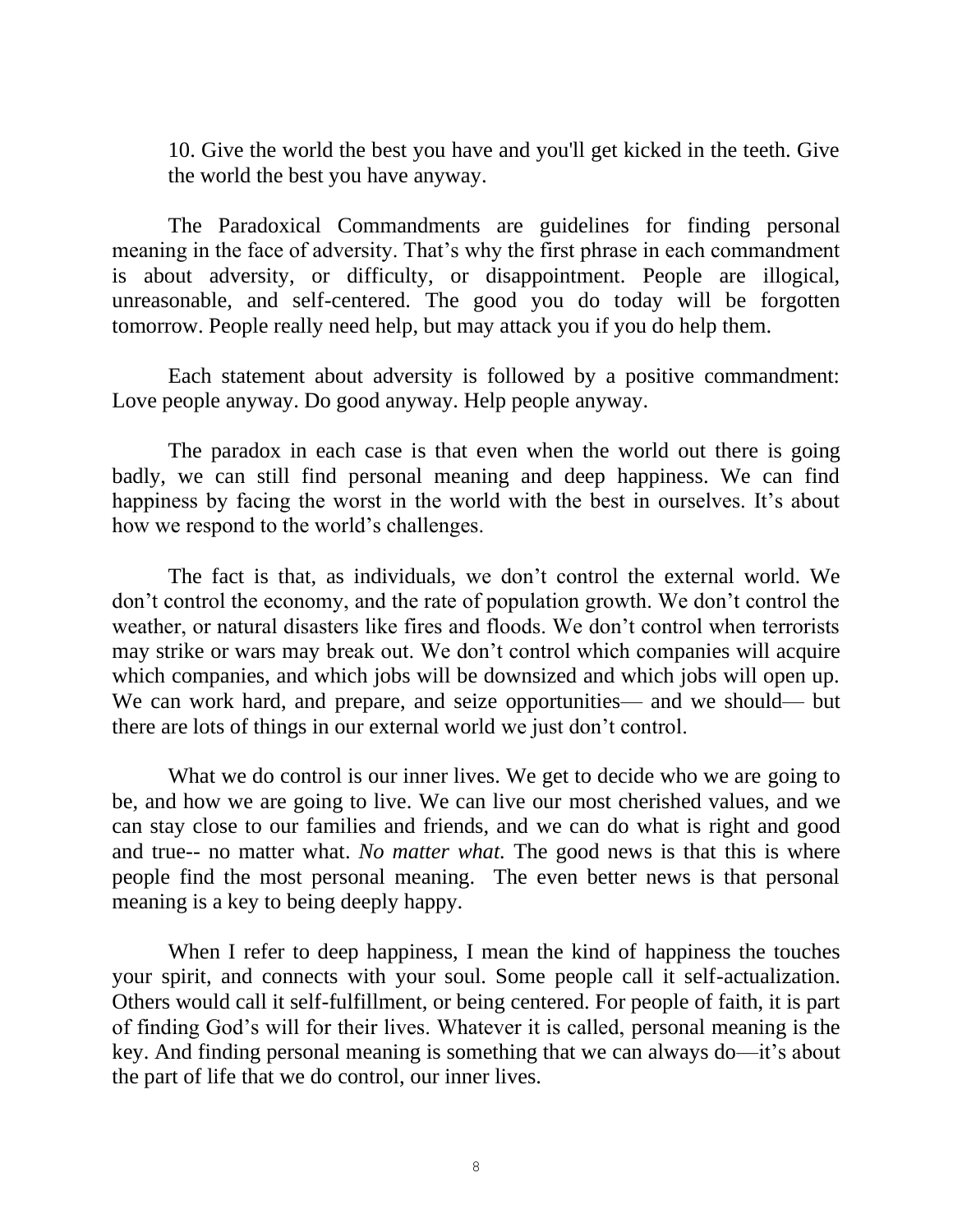One way to look at the Paradoxical Commandments is as a personal declaration of independence. It's a declaration of independence from all the external factors that we don't control. Whatever the world does to us, we can still find meaning and be happy.

You could also call the Paradoxical Commandments a "no excuses" policy. Sure, some people are illogical, unreasonable, and self-centered. So what? That's no excuse. You have to love them anyway. And maybe the good you do today will be forgotten tomorrow. So what? That's no excuse. You have to do good anyway.

Some people have told me that when they first read the Paradoxical Commandments, they thought I must have been having a very, very bad year when I wrote them. Actually, I have always been very optimistic. I think that if you do what is right, and good, and true, things will usually work out for you, and you will often receive praise.

The question is: What if things don't work out, and you don't receive praise? The answer is that you still have to be who you are, you still have to live your most cherished values, and do what's right and good and true. That's where you will find the personal meaning and deep happiness.

#### **Meaning Maximizers**

This brings me to the second reason that I think people become servant leaders. They discover where to find the most meaning in life. And that discovery leads them to a life of servant leadership.

We all want to be successful. But the search for success and the search for meaning are not the same search. They may overlap, but they are not the same.

Our secular, commercial culture pushes us heavily toward symbols of success like power, wealth, and fame. Our culture pushes is in that direction, even though the symbols of success provide relatively little personal meaning. Power is a symbol of success, but people learn that there is more meaning in service. Wealth is a symbol of success, but people find more meaning in the richness of daily life friends, family, hobbies, sunsets. Fame is a symbol of success, but there is more meaning in being known intimately by a few than in being known superficially by millions.

The symbols of success aren't necessarily bad, they're just not enough.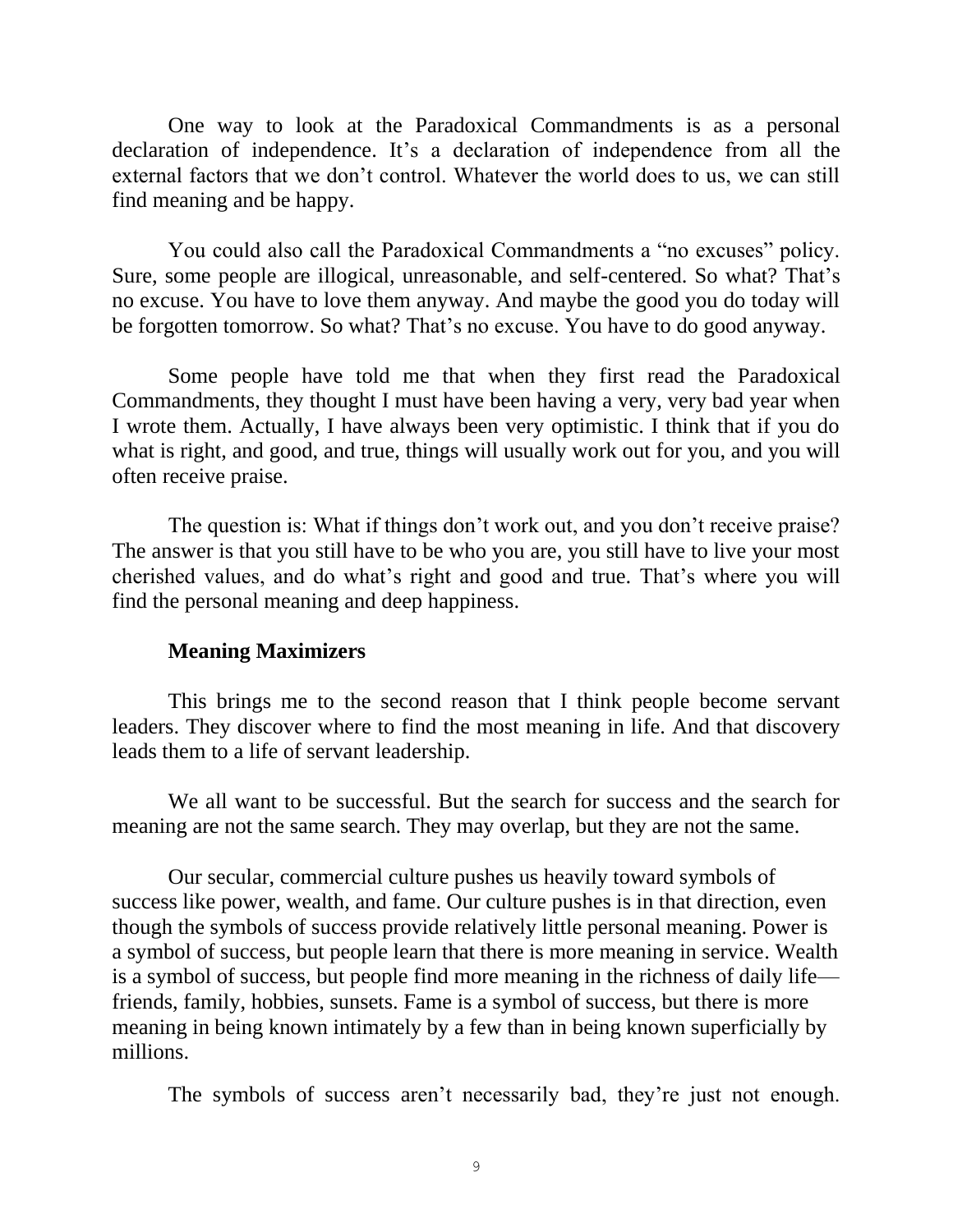They're not enough if you want to find personal meaning and be deeply happy. To find personal meaning, we have to focus on the things that have given people meaning for thousands of years—loving people, helping people, and doing what is right and good and true.

I believe that in most countries, cultures, and centuries, people have discovered that love gives them the greatest meaning in life. Happy people are people who know how to give and receive love.

When you love people, you want to help them. You don't help them with a reluctant sense of duty, you help them with a sense of excitement about what you can share and contribute. The happiest people I know are busy loving and helping others.

Because of the deep happiness that comes from loving and helping others, servant leadership is not about self-sacrifice. Servant leadership is not about selfdenial. Servant leadership is about self-fulfillment. People are happier and healthier and more fulfilled when they are busy loving and helping others.

If you are not already a servant leader, I urge you to be one. A life of servant leadership will draw upon all that you are, and stimulate you to grow and become all that you can be. A life of servant leadership will draw upon your wisdom, compassion, strength, and skill. A life of servant leadership is exciting, meaningful, and satisfying.

# **Conclusion**

Let me conclude with a short summary. Society teaches us the power model of leadership, but you will find greater meaning and be more effective if you use the service model. You can be a servant leader. As a servant leader you won't *make* people do things, you'll *help* people do things. You will focus on identifying and meeting the needs of others.

When you live the life of a servant leader, you will know that you are living the only moral option—not ignoring others, or exploiting them, but helping them. You will understand the Paradoxical Commandments, and you will do what is right and good and true—no matter what. By loving and helping others, you will find personal meaning and deep happiness— the kind of happiness that touches your spirit and connects with your soul.